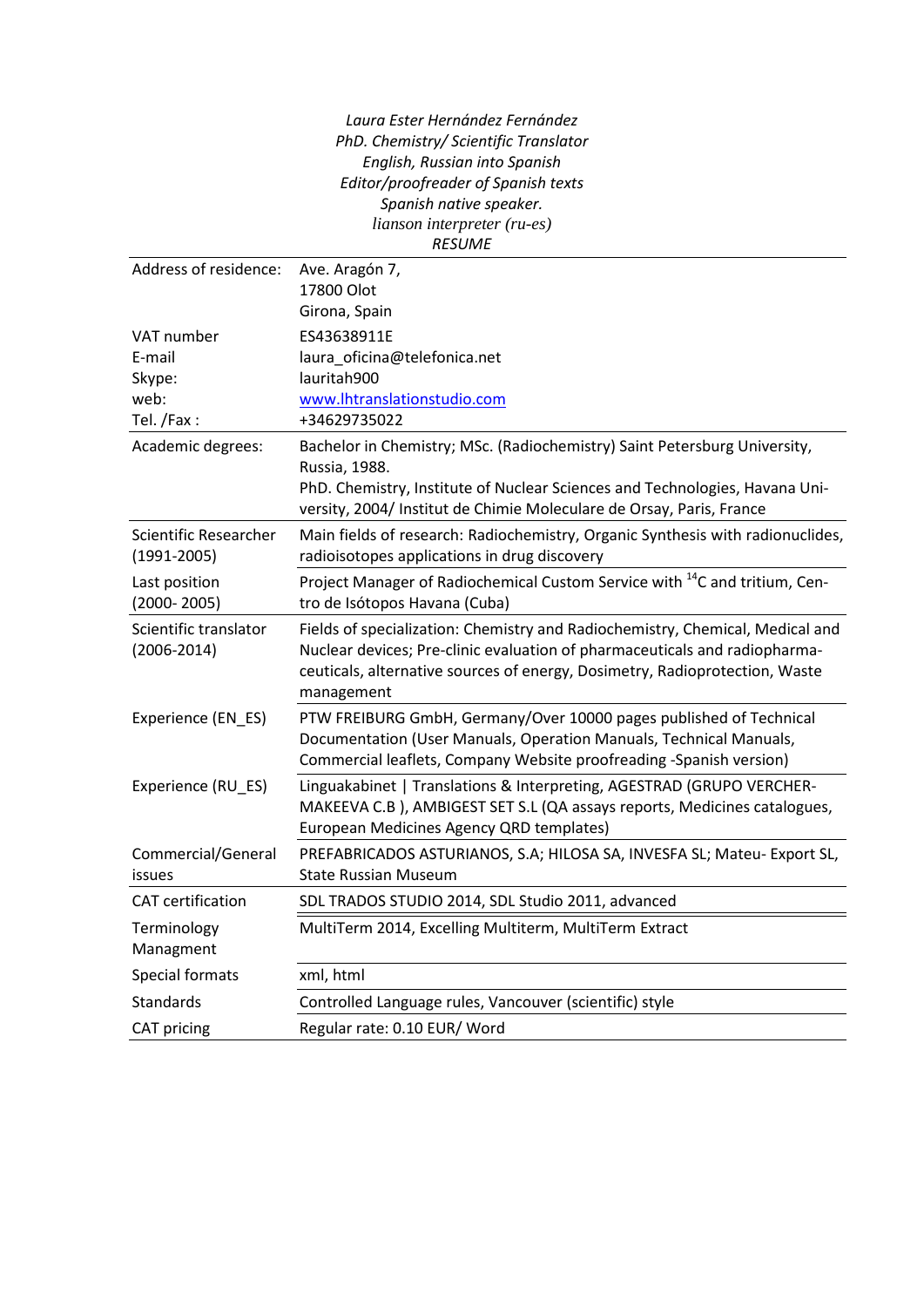## *CURRICULUM VITAE*

| Researcher                     | Hernández Fernández, Laura E.                                                                                                                                                                                                                                                                                                                                                                                                                                                                                                                                                                                                                                                                                                                                                                                                                                                                                                                     |
|--------------------------------|---------------------------------------------------------------------------------------------------------------------------------------------------------------------------------------------------------------------------------------------------------------------------------------------------------------------------------------------------------------------------------------------------------------------------------------------------------------------------------------------------------------------------------------------------------------------------------------------------------------------------------------------------------------------------------------------------------------------------------------------------------------------------------------------------------------------------------------------------------------------------------------------------------------------------------------------------|
| Academic degrees:              | PhD. Chemistry, at Institute of Nuclear Sciences and Technologies, Havana/<br>Institut de Chimie Moleculare de Orsay, (Dr. André Loupy, Laboratoire des<br>Reactions Selectives Sur Supports, Universite Paris Sud, France) 2004. Ho-<br>Universitat<br>de<br>mologated<br>by<br>Barcelona,<br>2006<br>Bachelor in Chemistry; MSc. (Radiochemistry) Saint Petersburg University,<br>Russia, 1988.                                                                                                                                                                                                                                                                                                                                                                                                                                                                                                                                                 |
| Last position, 2005            | Project Manager of Radiochemical custom service with <sup>14</sup> C and tritium, Cen-<br>tro de Isótopos Havana (Cuba)                                                                                                                                                                                                                                                                                                                                                                                                                                                                                                                                                                                                                                                                                                                                                                                                                           |
| Research fields                | Radiochemistry, Organic Synthesis of labelled compounds with <sup>14</sup> C, Pharma-<br>cokinetics with tritium and <sup>14</sup> C labeled compounds                                                                                                                                                                                                                                                                                                                                                                                                                                                                                                                                                                                                                                                                                                                                                                                            |
| <b>Research activities</b>     |                                                                                                                                                                                                                                                                                                                                                                                                                                                                                                                                                                                                                                                                                                                                                                                                                                                                                                                                                   |
| 2000 - 2005                    | Doctoral thesis: "Microwave assisted synthesis of 2-14C eicosanol in solvent<br>free conditions"                                                                                                                                                                                                                                                                                                                                                                                                                                                                                                                                                                                                                                                                                                                                                                                                                                                  |
| 1997-2001:                     | Organic synthesis of ligands for radiopharmaceutical production<br>Technology Innovation Project: "Synthesis of Copper tetraMIBI<br>tetrafluoroborate for radiopharmaceutical production of 99mTcMIBI" (1999-<br>2001)<br>IAEA Contract Research Program: "Synthesis of radioneuroreceptors" (1997-<br>1999)                                                                                                                                                                                                                                                                                                                                                                                                                                                                                                                                                                                                                                      |
| 1991-2002                      | <b>Custom Service projects:</b><br><sup>14</sup> C synthesis and tritium labeling of potential Cuban drugs for preclinical<br>evaluation.<br>1. Peptides with therapeutic action: labeling of EC-002 (D-Trp-Ala-Trp-<br>D-Phe-LysNH2) and pharmacokinetic evaluation. (2002)<br>[3H] CHRP-6 and pharmacokinetics in post -larvae I of shrimp<br>2.<br>Litopenaeus schmitti" (2001)<br>Propionato de clobetasol y absorción percutánea in vitro de 3H-<br>3.<br>Propionato clobetasol. Percutaneous absorption of liposomal formu-<br>lations (1999)<br>4. Synthesis and Toxic kinetics of $[2^{-14}C]$ n-butil-cianoacrilate in vivo.<br>(1998)<br>IAEA Technical Cooperation Project Pharmacokinetics of labeled<br>5.<br>compounds (1994-1997)<br>Synthesis of <sup>14</sup> C key precursor in Carbon-14 Labelling of biomole-<br>6.<br>cules (1992-1995)<br>Liquid Scintillation counting of biological samples labelled with $^{14}$ C<br>7. |
|                                | and tritium. HPLC of <sup>14</sup> C and tritium labeled compounds with on-line<br>radiodetection of $\beta$ emitters.                                                                                                                                                                                                                                                                                                                                                                                                                                                                                                                                                                                                                                                                                                                                                                                                                            |
| Other academic activi-<br>ties | Joint lecturer at Institute of Nuclear Sciences and Technologies, Havana,<br>1990-2004                                                                                                                                                                                                                                                                                                                                                                                                                                                                                                                                                                                                                                                                                                                                                                                                                                                            |
| Fellowships<br>(IAEA grants)*  | Laboratoire des Reactions Selectives Sur Supports, Universite Paris<br>$\bullet$<br>Sud, France (Solvent- free microwave assisted phase transfer cataly-<br>sis) 2002, 2001, 2000                                                                                                                                                                                                                                                                                                                                                                                                                                                                                                                                                                                                                                                                                                                                                                 |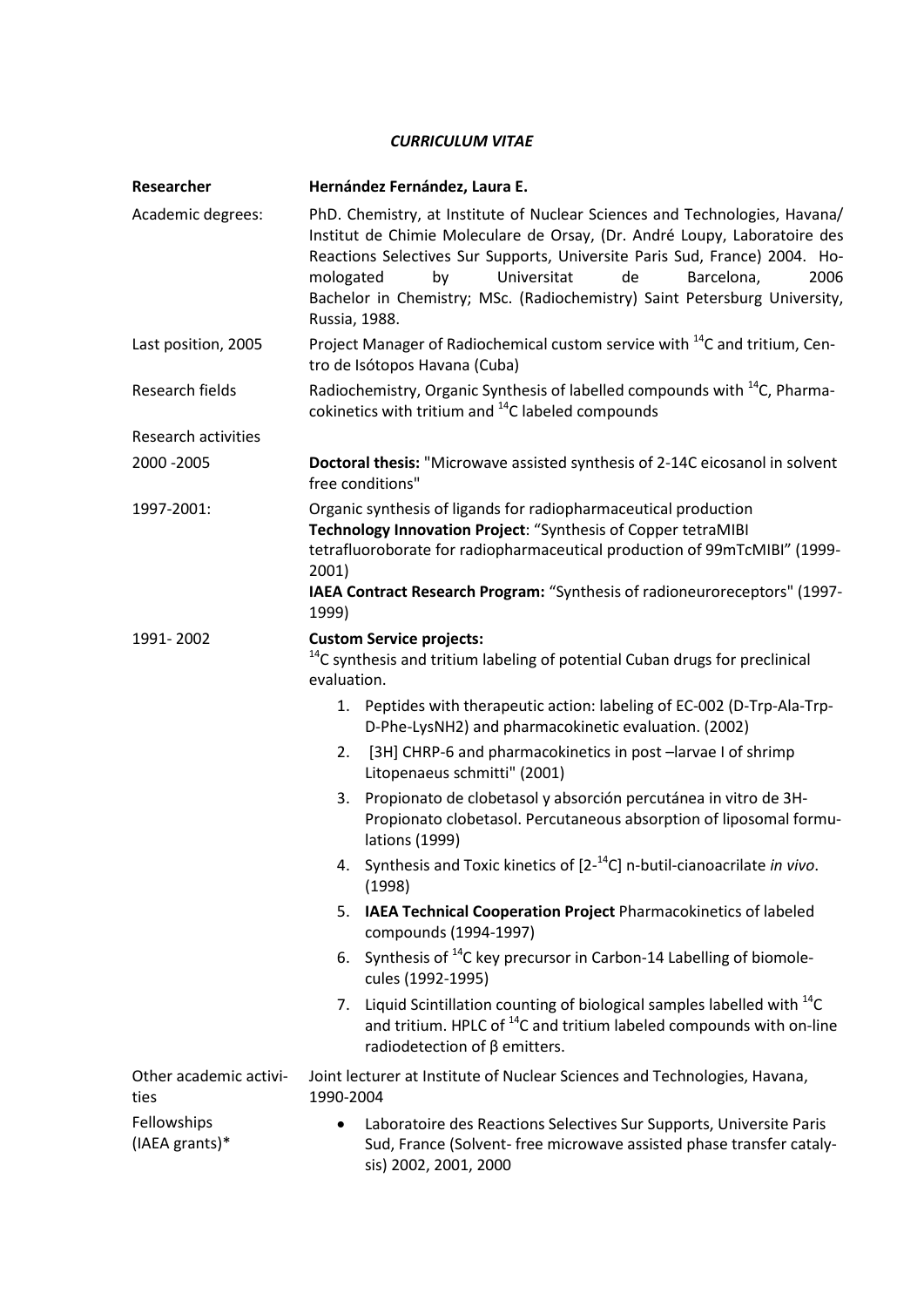- Nuclear Research Institute Democritos, Athens, Greece (ligand synthesis for radiopharmaceuticals) 1999
- Frederic Joliot-Curie" Research Institute for Radiobiology and Radiohygiene, Budapest, Hungary (Quality control of labelled compounds) 1998
- Umwelt .Institute .Technologien., Berlin, Germany ( $14$ C labeling) 1996

Foreign languages **Russian, English, French, Catalan** 

## **2. Reports and papers:**

- 1. Hernández L., Casanova E, Loupy A., Petit A., "Novel Solvent-free labelling procedure with carbon-14 diethyl malonate" J. of Label. Compd. Radiopharm. **2003**, 46: 151-158
- 2. Hernández L., Casanova E, Loupy A., Petit A., "Labelling with diethyl [2-14C] malonate in solvent free conditions", *Czechoslovak Journal of Physics*, **2003**, 53, A751
- 3. Hernández I, Hernández L, Casanova E. "Estudio toxicocinético y de biodistribución del anticuerpo monoclonal hR-3 en animales de laboratorio". Final report , Nuclear Energy Agency, Havana, **2002**
- 4. Hernandez L, Ducat L., Diduk N, Perez X., De la Paz, N., "Microwave Assisted Extraction in combination with Liquid Scintillation Counting on in vitro percutaneous absortion studies of clobetasol" Proceedings of the International Liquid Scintillation Spectrometry Conference LSC 2001 Ed. Moebius S. Published by Radiocarbon. Arizona, **2003** p233
- 5. Ducat, L, Hernandez L, Hernandez, I, Casanova E. "Absorción percutanea "in vitro" del propionato de clobetasol marcado con tritio". Informe de la patente PCT/CU01/00005 "Liposomal Clobetasol formulation, Habana, **2001**
- 6. Ducat, L, Hernandez L, Hernandez, I, Casanova L." Percutaneous absortion "*in vitro*" clobetasol propionate labeled with tritium". Research report, Nuclear Energy Agency, Havana 1/**2001**
- 7. Collective of authors: "Pharmacokinetics of growth hormone releasing hexapeptide (GHRP-6) in post –larvae I of shrimp Litopenaeus schmitti" . non published results
- 8. Hernández L, Casanova E. "One-pot microwave assisted malonic alkylation and Krapcho reaction for fatty esters preparation in solvent free-PTC conditions", International Seminar – First National Workshop "Use and development of health related industrial isotope products, CENTIS, C. Habana, dic. **2000**, Conference proceedings p.161
- 9. Alberti A, Hernández L, "Preparation of mixed ligand technetium complexes "3 +1"intended for imaging CNS receptors". International Seminar – First National Workshop "Use and development of health related industrial isotope products, CENTIS, C.Habana, diciembre, **2000**. Conference proceedings, p.121.